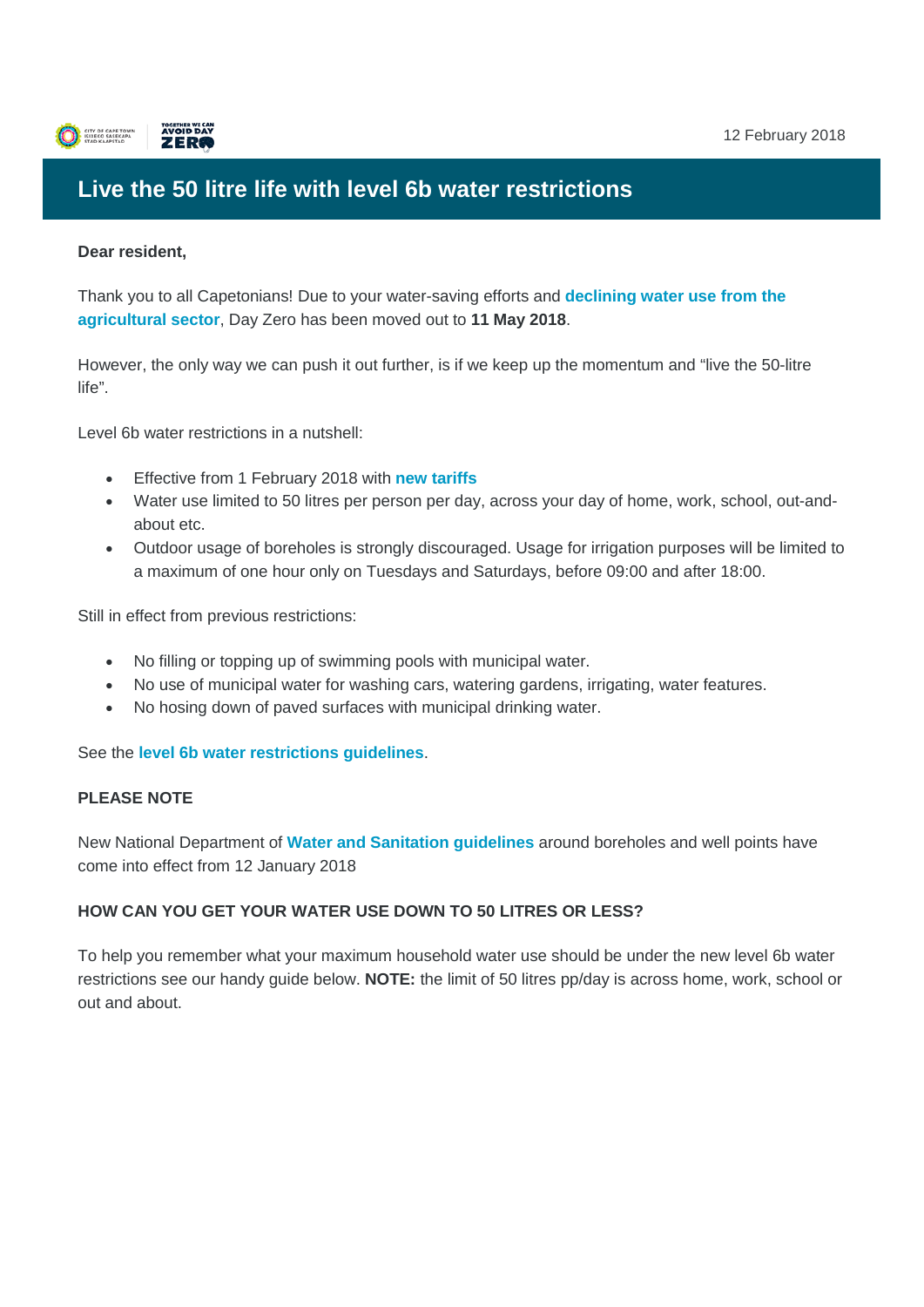

**Remember:** If you have more than four people in your household and use more than the restriction level, please **[apply for your monthly water quota increase](http://www.capetown.gov.za/City-Connect/Apply/Municipal-services/Water-and-sanitation/Apply-for-exemption-from-water-restrictions/Apply%20for%20exemption%20from%20water%20restrictions)** in order to prevent fines and having a **[Water](http://www.capetown.gov.za/Family%20and%20home/residential-utility-services/residential-water-and-sanitation-services/water-management-devices)  [Management Device \(WMD\)](http://www.capetown.gov.za/Family%20and%20home/residential-utility-services/residential-water-and-sanitation-services/water-management-devices)** fitted at your cost.

## **CITY WATER MAP**

The City Water Map shows free-standing households that are keeping within water restriction limits. With the recent move to level 6b restrictions, we challenge our current water-saving champions to stay green and reduce use to within the new limits, and call upon all residents that have not yet made it to green, to actively save water and get onto the map.

- **[City Water Map](http://www.capetown.gov.za/Family%20and%20home/Residential-utility-services/Residential-water-and-sanitation-services/cape-town-water-map)**
- **[City Water Map FAQs](http://resource.capetown.gov.za/documentcentre/Documents/Procedures,%20guidelines%20and%20regulations/Water%20Map%20FAQs.pdf)**

## **WHERE CAN I FIND RESOURCES AND TOOLKITS?**

All Day Zero and drought-related information is available at **[www.capetown.gov.za/thinkwater](http://www.capetown.gov.za/thinkwater)**.

- **[50 Litre Life calculator](http://coct.co./thinkwater)** a guide to calculate how much water do you use in your daily routine across home, work, school or elsewhere.
- **[50 Litre Life poster](http://resource.capetown.gov.za/documentcentre/Documents/Graphics%20and%20educational%20material/50%20Litre%20Life%20Poster-colour.pdf)** how far could 50 litres go?
- All City of Cape Town **[drought-related media releases](http://www.capetown.gov.za/Media-and-news#k=thinkwater)**. Updated daily.
- **[Community Guide](http://resource.capetown.gov.za/documentcentre/Documents/Procedures,%20guidelines%20and%20regulations/Your%20Community%20Water%20Plan%20-%20A%20Quick%20Guide.pdf)** a guide produced by the Economic Development Partnership (EDP) on how you can get your community water-wise and saving.